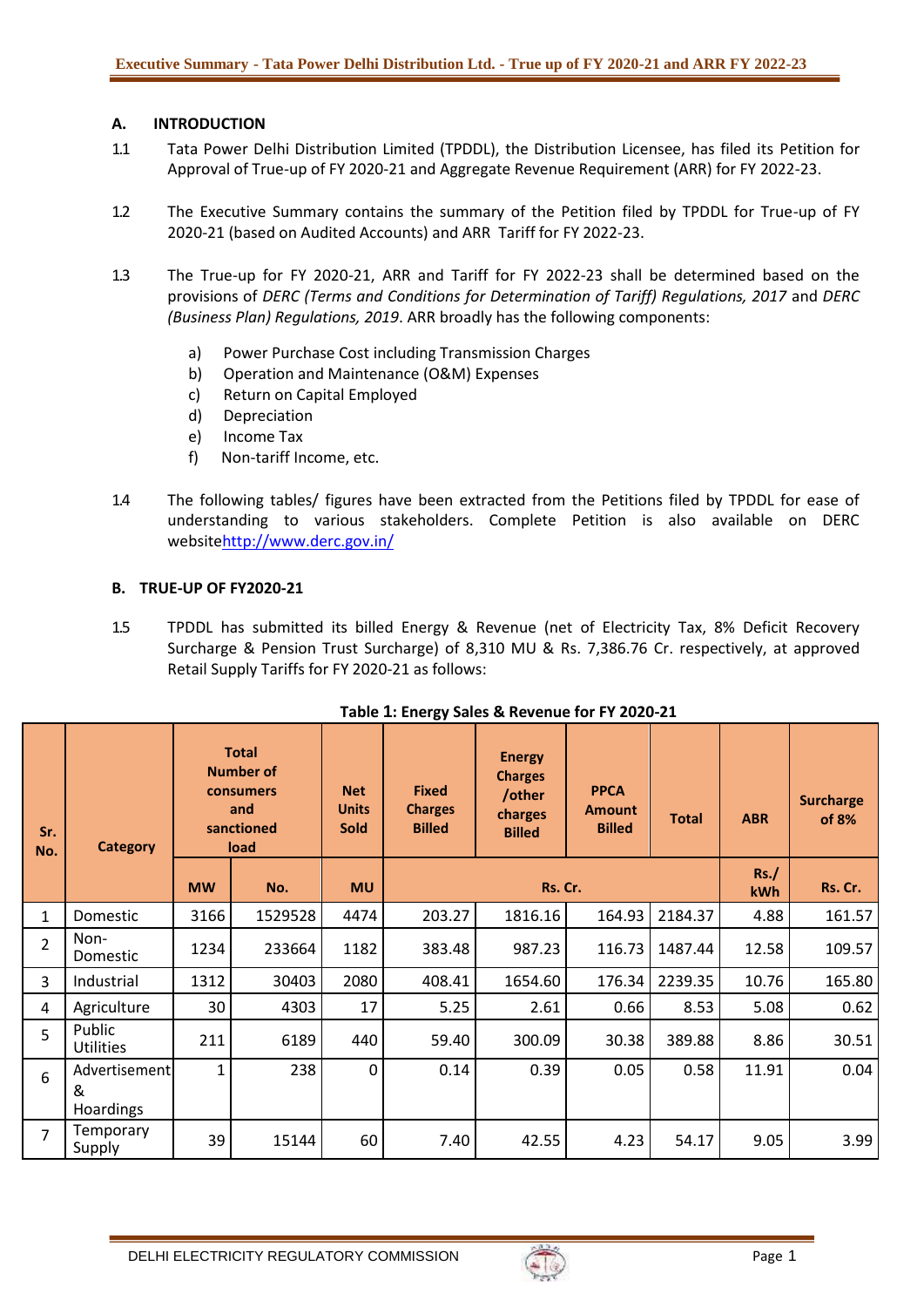| Sr.<br>No. | <b>Category</b>                                                                               |           | <b>Total</b><br><b>Number of</b><br>consumers<br>and<br>sanctioned<br>load | <b>Net</b><br><b>Units</b><br><b>Sold</b> | <b>Fixed</b><br><b>Charges</b><br><b>Billed</b> | <b>Energy</b><br><b>Charges</b><br>/other<br>charges<br><b>Billed</b> | <b>PPCA</b><br><b>Amount</b><br><b>Billed</b> | <b>Total</b> | <b>ABR</b> | <b>Surcharge</b><br>of 8% |
|------------|-----------------------------------------------------------------------------------------------|-----------|----------------------------------------------------------------------------|-------------------------------------------|-------------------------------------------------|-----------------------------------------------------------------------|-----------------------------------------------|--------------|------------|---------------------------|
|            |                                                                                               | <b>MW</b> | No.                                                                        | <b>MU</b>                                 |                                                 | Rs. Cr.                                                               |                                               |              | Rs.<br>kWh | Rs. Cr.                   |
| 8          | Charging<br><b>Stations for</b><br>E-Rickshaw/<br>E-Vehicle on<br>Single<br>Delivery<br>Point | 5         | 710                                                                        | 16                                        | 0.01                                            | 7.35                                                                  | 0.64                                          | 8.00         | 4.94       | 0.59                      |
| 9          | Others                                                                                        | 28        | 3852                                                                       | 40                                        | 3.46                                            | 14.66                                                                 | 1.19                                          | 19.30        | 4.78       | 1.41                      |
| 10         | (-)Open<br>Access<br>Charges (to<br>be treated<br>separately)                                 |           |                                                                            |                                           |                                                 | $-13.67$                                                              |                                               | $-13.67$     |            | $-1.59$                   |
|            | <b>Total</b>                                                                                  | 6026      | 1824031                                                                    | 8310                                      | 1070.82                                         | 4811.98                                                               | 495.15                                        | 6377.95      | 7.67       | 472.50                    |
|            |                                                                                               |           |                                                                            |                                           |                                                 | <b>Reconciliation Statement with the Audited Form 2.1 a</b>           |                                               |              |            |                           |
|            | <b>Billed amount of Fixed Charges</b>                                                         |           |                                                                            |                                           |                                                 |                                                                       |                                               |              |            | 1070.82                   |
|            | <b>Billed amount of Energy Charges</b>                                                        |           |                                                                            |                                           |                                                 |                                                                       |                                               |              |            | 4811.98                   |
|            | <b>Billed amount of PPAC Charges</b>                                                          |           |                                                                            |                                           |                                                 |                                                                       |                                               |              | 495.15     |                           |
|            | Billed Amount of 8% Deficit Recovery Surcharge                                                |           |                                                                            |                                           |                                                 |                                                                       |                                               |              | 472.50     |                           |
|            | Billed amount of E. Tax                                                                       |           |                                                                            |                                           |                                                 |                                                                       |                                               |              | 274.49     |                           |
|            | Billed amount of Pension Trust Surcharge                                                      |           |                                                                            |                                           |                                                 |                                                                       |                                               |              |            | 261.82                    |
|            | Total amount of Revenue Billed                                                                |           |                                                                            |                                           |                                                 |                                                                       |                                               |              |            | 7386.76                   |
|            | Average Billing Rate at gross level (Rs./kWh)                                                 |           |                                                                            |                                           |                                                 |                                                                       |                                               |              |            | 8.89                      |

- 1.6 TPDDL has realised revenue amounting to Rs. 7,439.86 Cr. (including 8% Surcharge, Pension Surcharge, and Electricity Tax).
- 1.7 TPDDL has submitted actual Distribution Loss level of 7.15% for FY 2020-21 and its share in overachievement incentive on account of Distribution Loss is as follows:

| Sr. No. | <b>Particulars</b>                     | <b>Values</b> |
|---------|----------------------------------------|---------------|
| 1       | Input (MU)                             | 8,950.12      |
|         | <b>Billed Units (MU)</b>               | 8,310.43      |
| 3       | Actual Distribution Loss Level (%)     | 7.15%         |
| 4       | Target Distribution Loss Level (%)     | 7.90%         |
| 5       | Overachievement/(Underachievement) (%) | 0.75%         |

#### **Table 2: Computation of T& D Loss and Overachievement for FY 2020-21**

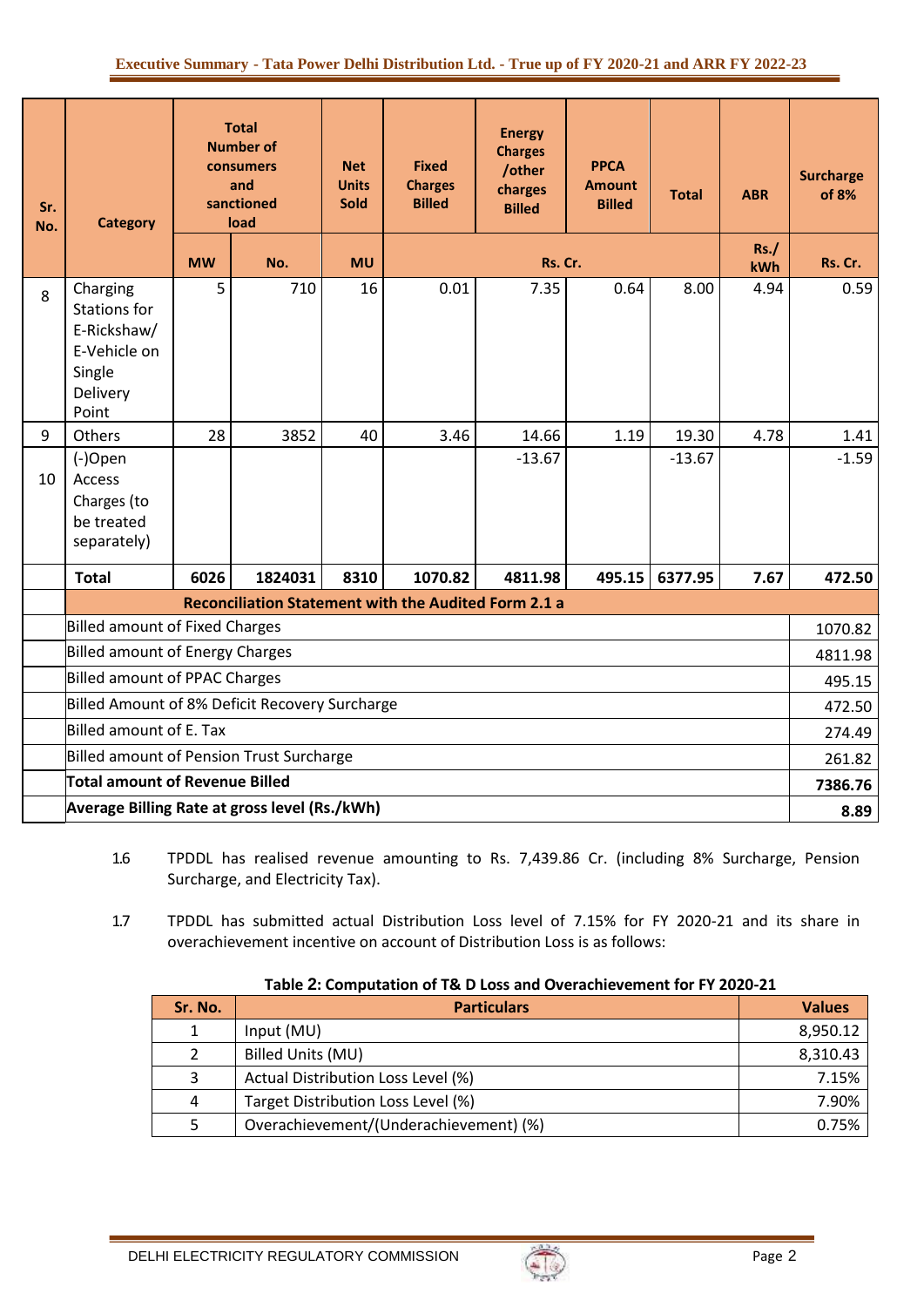| Sr. No. | <b>Particulars</b>                                   | <b>UoM</b> | <b>MU</b> |
|---------|------------------------------------------------------|------------|-----------|
|         | <b>Billed Sales</b>                                  | MU         | 8,310.43  |
| 2       | <b>Actual Distribution Loss Level</b>                | %          | 7.15%     |
| 3       | <b>Target Distribution Loss Level</b>                | %          | 7.90%     |
| 4       | Actual Input @ actual distribution loss level        | MU         | 8.950.12  |
| 5.      | Desired Input @ Target distribution loss level       | <b>MU</b>  | 9,017.49  |
| 6       | Saving in Input due to lower distribution loss level | MU         | 67        |
| 7       | <b>Power Purchase Cost</b>                           | Rs./kWh    | 5.94      |
| 8       | <b>Total Overachievement Incentive</b>               | Rs. Cr.    | 40.01     |
| 9       | TPDDL's Share                                        | Rs. Cr.    | 25.79     |

**Table 3: Overachievement Incentive on account of reduction in Distribution Loss Level**

1.8 TPDDL has submitted collection efficiency as 100.76% for FY 2020-21 and Overachievement Incentive on account of higher collection efficiency as follows:

| Sr.<br>No.     | <b>Particulars</b>                         | <b>UoM</b> | <b>Values</b> |
|----------------|--------------------------------------------|------------|---------------|
| 1              | <b>Amount Billed</b>                       | Rs. Cr.    | 6,377.95      |
| $\overline{2}$ | Amount Collected                           | Rs. Cr.    | 6,426.27      |
| 3              | <b>Collection Efficiency</b>               | ℅          | 100.76%       |
| 4              | Target collection efficiency               | %          | 99.50%        |
| 5              | Amount of Collection over and above 99.50% | Rs. Cr.    | 80.21         |
|                | target                                     |            |               |
| 6              | <b>Sharing of Incentive</b>                |            |               |
| 7              | Discoms (50% upto 100% and 100% beyond     | Rs. Cr.    | 64.27         |
|                | 100% collection)                           |            |               |
| 8              | Consumers (50% upto 100% collection)       | Rs. Cr.    | 15.94         |

**Table 4: Computation of Collection Efficiency and Incentive for FY 2020-21**

1.9 The Power Purchase Quantum for true up of FY 2020-21 as submitted by TPDDL is as follows:

| Sr. No.      | <b>Particulars</b>                                 | <b>Actual Power Purchase</b> |
|--------------|----------------------------------------------------|------------------------------|
|              | <b>Power Purchase:</b>                             |                              |
|              | Power Purchase Quantum                             | 8520.52                      |
| ii.          | Short Term Power Purchase quantum                  | 1565.10                      |
| iii          | Short term sale of Power                           | (811.16)                     |
|              | <b>Sub-total Power Purchase</b>                    | 9274.46                      |
| $\mathbf{2}$ | <b>Transmission Loss:</b>                          |                              |
|              | Inter-State Transmission Loss                      | (90.89)                      |
| ii           | Intra-State Transmission Loss                      | (233.46)                     |
|              | <b>Total Transmission Loss</b>                     | (324.35)                     |
| 3            | <b>Net Power Available after Transmission Loss</b> | 8950.12                      |

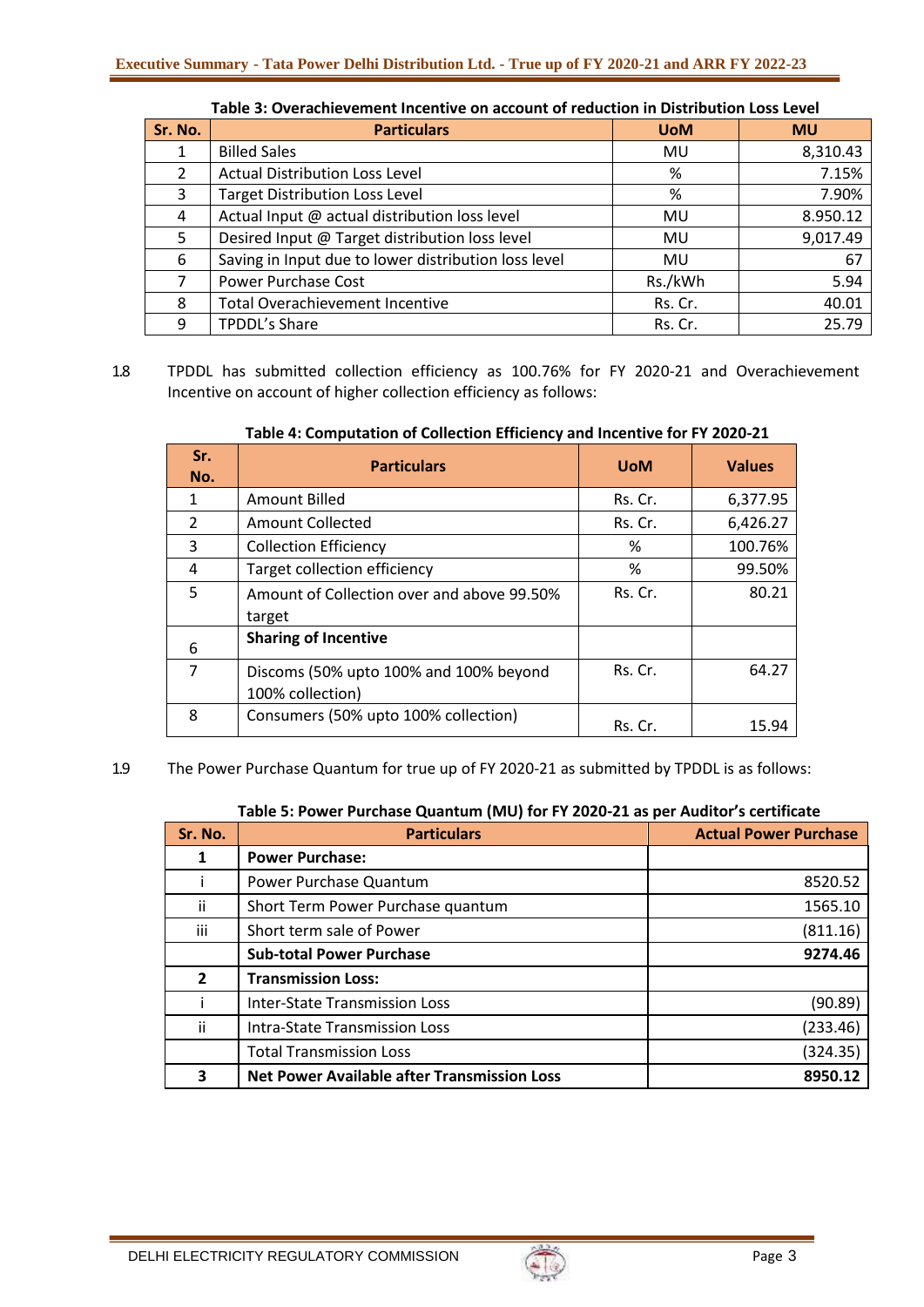## 1.10 The RPO obligations as submitted by TPDDL for true -up of FY 2020-21 is as follows:

|                                                          | <b>RPO requirement for</b><br>FY 2020-21 |              |                            |              |  |
|----------------------------------------------------------|------------------------------------------|--------------|----------------------------|--------------|--|
| <b>Particulars</b>                                       | <b>UoM</b>                               | <b>Solar</b> | <b>Non</b><br><b>Solar</b> | <b>Total</b> |  |
| <b>Total Billed Sales</b>                                | <b>MU</b>                                |              |                            | 8310.43      |  |
| Less- units from Hydro                                   | MU                                       |              |                            | 808.90       |  |
| Balance Billed sales to be met through RPO<br>Obligation | MU                                       |              |                            | 7501.26      |  |
| RPO obligation                                           | %                                        | 7.25%        | 10.25%                     | 17.50%       |  |
| Total RPO to be met                                      | MU                                       | 543.84       | 768.88                     | 1312.72      |  |
| Long term Tied up Quantum                                | MU                                       | 309.92       | 287.10                     | 597.02       |  |
| Short term Tied up Quantum                               | MU                                       | 271.99       | 372.27                     | 644.26       |  |
| Adjusted for RPO compliance for FY 2019-20               | MU                                       | 202.25       | 72.05                      | 274.30       |  |
| Shortfall MU (-) / Surplus (+)                           | MU                                       | $-164.18$    | $-181.56$                  | $-345.74$    |  |
| <b>REC Purchased</b>                                     | MU                                       |              |                            |              |  |
| Balance RPO compliance at the end of March 2021          | MU                                       | $-164.18$    | $-181.56$                  | $-345.74$    |  |
| Adjustment done from Q1 FY 2021-22                       | MU                                       | 164.18       | 181.56                     | 345.74       |  |
| <b>Balance MU</b>                                        | MU                                       |              |                            |              |  |

#### **Table 6: RPO obligations for FY 2020-21**

#### 1.11 The actual Power Purchase Cost as submitted by TPDDL for FY true-up of FY2020-21 is as follows: **Table 7: Power Purchase Cost for FY 2020-21**

| <b>Particulars</b>                                                     | <b>Particulars</b> |          |         |  |  |
|------------------------------------------------------------------------|--------------------|----------|---------|--|--|
|                                                                        | <b>MU</b>          | (Rs.Cr.) | Rs./kWh |  |  |
| Power Purchase from CSGS                                               | 6851.11            | 3217.27  | 4.70    |  |  |
| <b>Short Term Power Purchase</b>                                       | 1565.10            | 583.31   | 3.73    |  |  |
| Power Purchase - Delhi Gencos                                          | 1103.30            | 685.60   | 6.21    |  |  |
| <b>RPO Obligations</b>                                                 | 566.10             | 245.60   | 4.34    |  |  |
| Reversal of Provision towards Cost of REC<br>Certificate - towards RPO |                    | $-8.40$  |         |  |  |
| <b>Gross Power Purchase Cost</b>                                       | 10085.61           | 4723.38  | 4.68    |  |  |
| <b>Add: Transmission Charges</b>                                       |                    |          |         |  |  |
| <b>PGCIL charges</b>                                                   | 233.46             | 566.21   |         |  |  |
| DTL charges                                                            | $-90.89$           | 264.71   |         |  |  |
| Other transmission charges                                             |                    | 114.78   |         |  |  |
| Less: Surplus Power sold / Banked / UI sales                           | 811.16             | 247.80   | 3.05    |  |  |
| <b>Power Purchase Cost (Audited)</b>                                   | 8950.11            | 5421.28  | 6.06    |  |  |
| Net Normative Rebate on power<br>purchase                              |                    | $-76.06$ |         |  |  |
| Special Rebate provided by MoP (GENCOs)                                |                    | $-53.96$ |         |  |  |
| Reversal of Provision towards Cost of REC                              |                    | 8.40     |         |  |  |

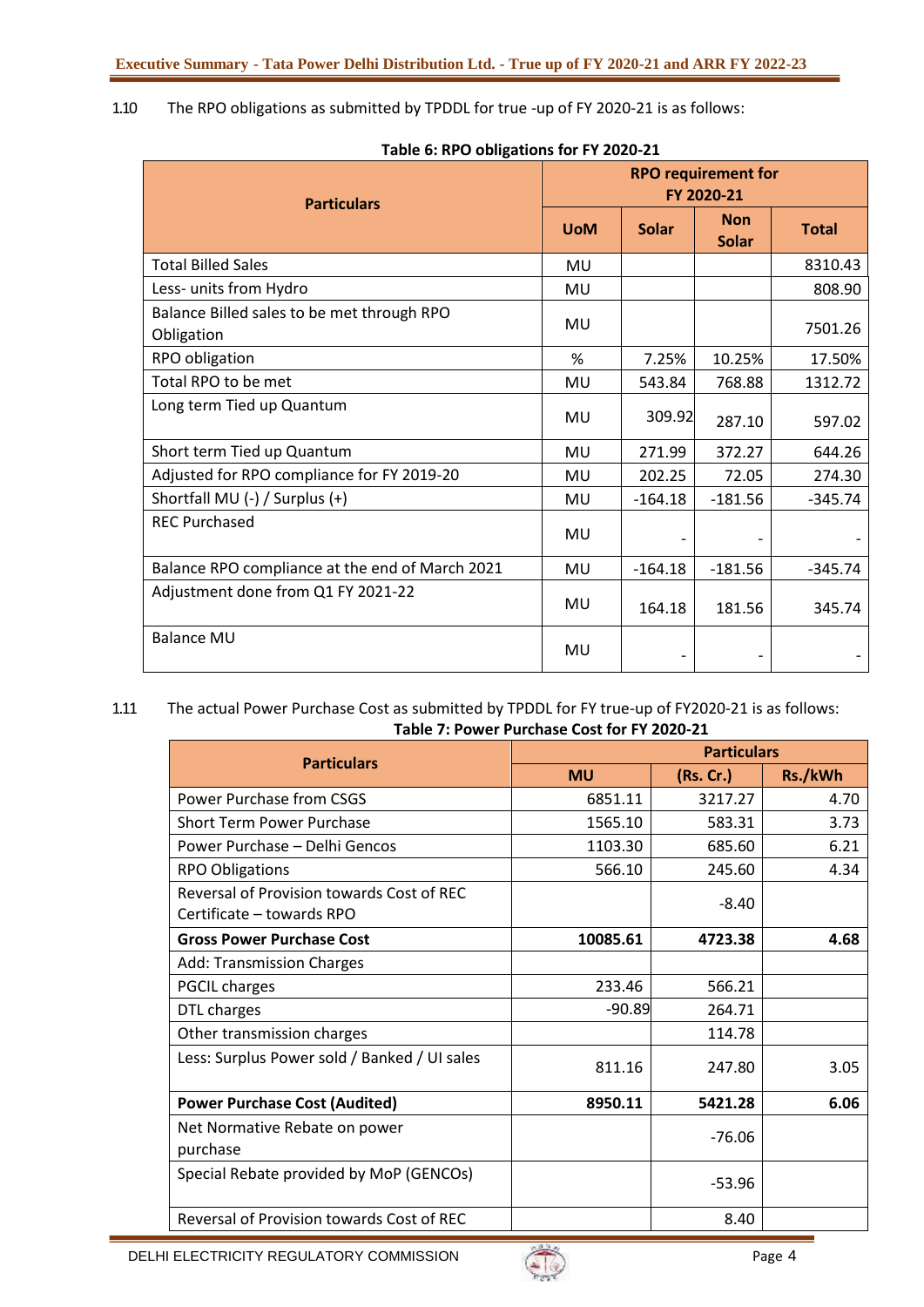#### **Executive Summary - Tata Power Delhi Distribution Ltd. - True up of FY 2020-21 and ARR FY 2022-23**

| <b>Particulars</b>                                             | <b>Particulars</b> |           |         |  |
|----------------------------------------------------------------|--------------------|-----------|---------|--|
|                                                                | <b>MU</b>          | (Rs. Cr.) | Rs./kWh |  |
| certificate – towards RPO                                      |                    |           |         |  |
| Add: Incentive on Sale of Surplus Power                        |                    | 14.54     |         |  |
| Add- Normative additional units of power<br>Banking $@$ 4/unit |                    | 1.07      |         |  |
| <b>Net Power Purchase Cost</b>                                 | 8950.11            | 5315.27   | 5.94    |  |

1.12 The O&M Expenses as submitted by TPDDL for FY 2020-21 with additional O&M Expenses on account of change in statutory levies & Taxes is tabulated as follows:

| <b>Particulars</b> | <b>Unit</b>     | <b>FY</b><br>2020-21 | <b>Capacity</b> | <b>Average</b><br><b>Capacity</b> | <b>Amount</b><br>(Rs.Cr.) |  |  |
|--------------------|-----------------|----------------------|-----------------|-----------------------------------|---------------------------|--|--|
| 66 kV Line         | Rs. Lakh/ckt.km | 3.079                | Ckt.km          | 558.86                            | 17.21                     |  |  |
| 33 kV Line         | Rs. Lakh/ckt.km | 3.079                | Ckt.km          | 594.63                            | 18.31                     |  |  |
| 11 kV Line         | Rs. Lakh/ckt.km | 0.935                | Ckt.km          | 6982.70                           | 65.29                     |  |  |
| LT Line System     | Rs. Lakh/ckt.km | 7.338                | Ckt.km          | 7391.48                           | 542.39                    |  |  |
| 66/11 kV Grid S/s  | Rs. Lakh/MVA    | 0.954                | <b>MVA</b>      | 3040.25                           | 29.00                     |  |  |
| 33/11 kV Gris S/s  | Rs. Lakh/MVA    | 0.954                | <b>MVA</b>      | 1895.00                           | 18.08                     |  |  |
| 11/04.15 kV DT     | Rs. Lakh/MVA    | 1.489                | <b>MVA</b>      | 6182.11                           | 92.05                     |  |  |
| <b>Total</b>       |                 |                      |                 |                                   | 782.32                    |  |  |

## **Table 8: Normative O&M Expenses for FY 2020-21**

#### **Table 9: Summary of Additional O&M Expenses on account of statutory levies & Taxes for FY 2020-21**

| Sr. No.       | <b>Particulars</b>                                                                          | <b>Amount</b><br>(Rs. Cr.) |
|---------------|---------------------------------------------------------------------------------------------|----------------------------|
| Change in Law |                                                                                             |                            |
| 1             | Licensee fees                                                                               | 0.04                       |
| 2             | <b>Property Tax</b>                                                                         | 1.99                       |
| 3             | Land Licensee fees towards Grid                                                             | 5.85                       |
| 4             | Incremental impact of GST                                                                   | 29.69                      |
| 5             | Incremental impact of Minimum wages                                                         | 9.25                       |
|               | <b>Actual as per Regulation</b>                                                             |                            |
| 6             | 7 <sup>th</sup> Pay Commission Impact-FRSR                                                  | 175.44                     |
|               | As per APTEL order 246/2014 dated 30/09/2019                                                |                            |
| 7             | Allowance of Financing Charges                                                              | 1.79                       |
|               | As per DERC covid order dated 07/04/2020                                                    |                            |
| 8             | Rebate for Payment & Meter Reading                                                          | 0.97                       |
|               | Other Expenses not forming part of Base year expenses at the time of Normative O&M expenses |                            |
| determination |                                                                                             |                            |
| 9             | <b>Professional Expenses</b>                                                                | 3.56                       |
|               | Legal Expenses                                                                              | 9.80                       |
| 10            | <b>CETP Charges</b>                                                                         | 0.48                       |
|               | <b>Sub Total</b>                                                                            | 238.85                     |

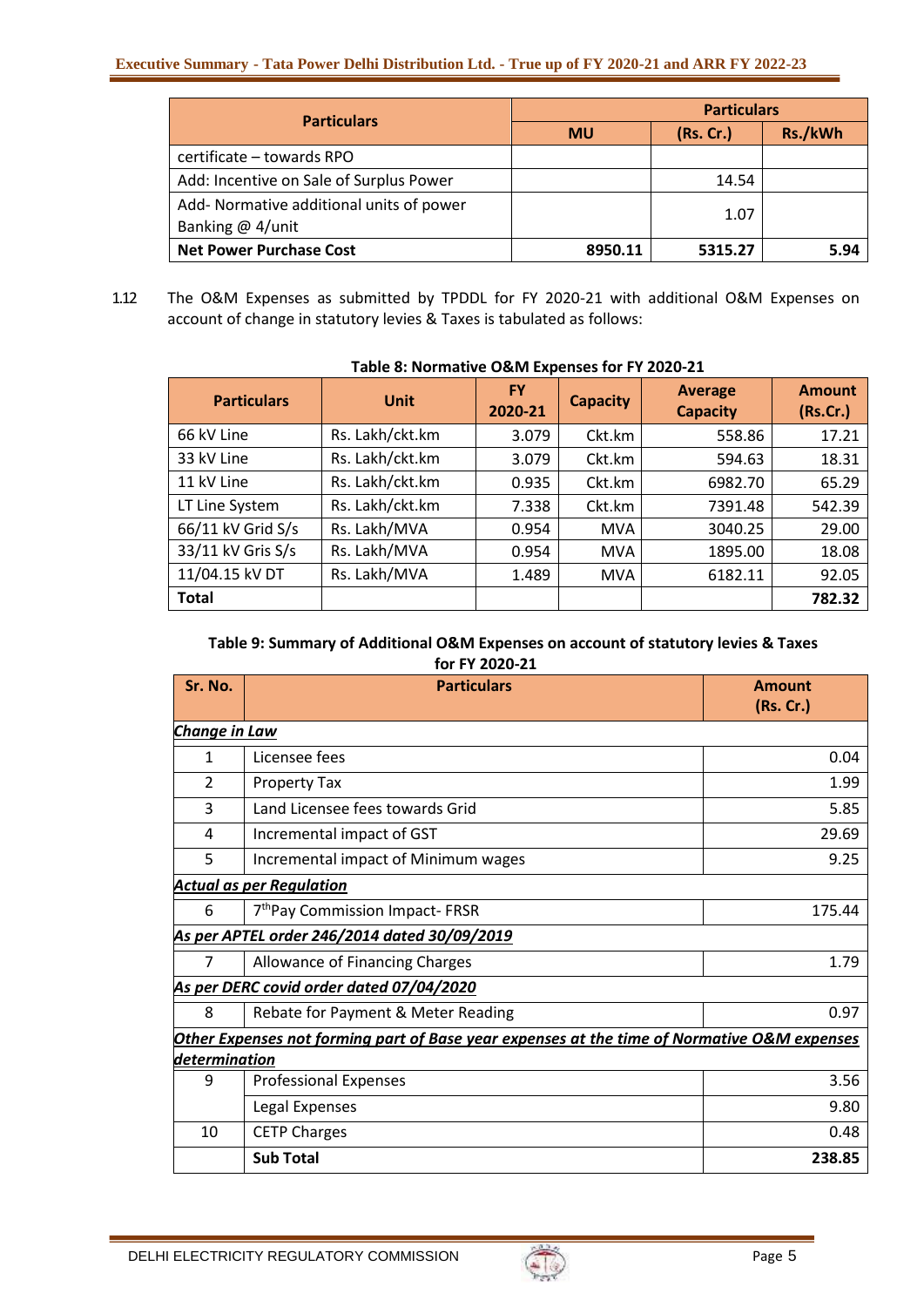1.13 The Non-Tariff Income claimed by TPDDL for Truing Up of FY 2020-21 is Rs. 66.04 Cr. Break-up of the same is tabulated below:

| Sr. No.        | <b>Particular</b>                                    | <b>Amount</b><br>(Rs. Cr.) |
|----------------|------------------------------------------------------|----------------------------|
| 1              | <b>Other Operating Revenue</b>                       | 105.26                     |
| $\overline{2}$ | Other Income                                         | 116.02                     |
|                | Total $-(I)$                                         | 221.28                     |
| 3              | Transfer from capital grants                         | 0.73                       |
| 4              | Transfer from consumer Contribution for Capital work | 47.13                      |
| 5              | Incentive towards Street Light                       | 1.10                       |
| 6              | Interest Income / Short term capital gain            | 2.34                       |
| 7              | <b>Financing Cost of LPSC</b>                        | 10.60                      |
| 8              | Income from other Business                           | 86.84                      |
|                | Total $-(II)$                                        | 148.75                     |
| 9              | Differential amount of Service Line Charges - III    | $-6.50$                    |
|                | <b>Sub-Total</b>                                     | 66.04                      |

**Table 10: Non-Tariff Income for FY 2020-21**

1.14 The Gross Fixed Assets for FY 2020-21 is tabulated as below:

#### **Table 11: Detail of Actual Capitalization**

| Sr.No.       | <b>Particulars</b>                                        | <b>Amount</b><br>(Rs. Cr.) |  |
|--------------|-----------------------------------------------------------|----------------------------|--|
| $\mathbf{1}$ | Provisional opening balance of Gross Fixed Assets (net of | 5996.08                    |  |
|              | Retirement)                                               |                            |  |
| 2            | Add- Capitalization during the year                       | 501.39                     |  |
| 3            | Less-Retirement/De-capitalization for the year            | 41.17                      |  |
| 4            | Closing balance Gross Fixed Assets (net of Retirement)    | 6456.30                    |  |
| 5.           | Average Balance of Gross Fixed Assets                     | 6226.19                    |  |

1.15 The Depreciation on Average Assets (Net of consumer contribution/grants) for FY 2020-21 is tabulated as below:

**Table 12: Depreciation on Net Fixed Assets**

| Sr. No. | <b>Particulars</b>                                     | <b>Amount</b><br>(Rs.Cr.) |
|---------|--------------------------------------------------------|---------------------------|
|         | Average of Fixed Assets (net of Consumer Contribution) | 5311.26                   |
|         | <b>Depreciation Rate</b>                               | 4.99%                     |
|         | <b>Depreciation</b>                                    | 264.83                    |

1.16 The Computation of Regulated Rate Base (RRBi) submitted by TPDDL for True-up of FY 2020-21 is tabulated as below:

#### **Table 13: Computation of Regulated Rate Base**

| Sr. No. | <b>Particulars</b>                      | <b>Amount</b><br>(Rs.Cr.) |
|---------|-----------------------------------------|---------------------------|
|         | <b>Opening GFA</b>                      | 5996.08                   |
| 2       | <b>Opening Accumulated Depreciation</b> | 2042.31                   |
| 3       | <b>Opening Consumer Contribution</b>    | 900.94                    |
| 4       | <b>Opening Working Capital</b>          | 730.23                    |
| 5       | <b>Opening RRB</b>                      | 3783.06                   |
| 6       | Investment during the year              | 145.88                    |
|         | Net Capitalisation                      | 460.22                    |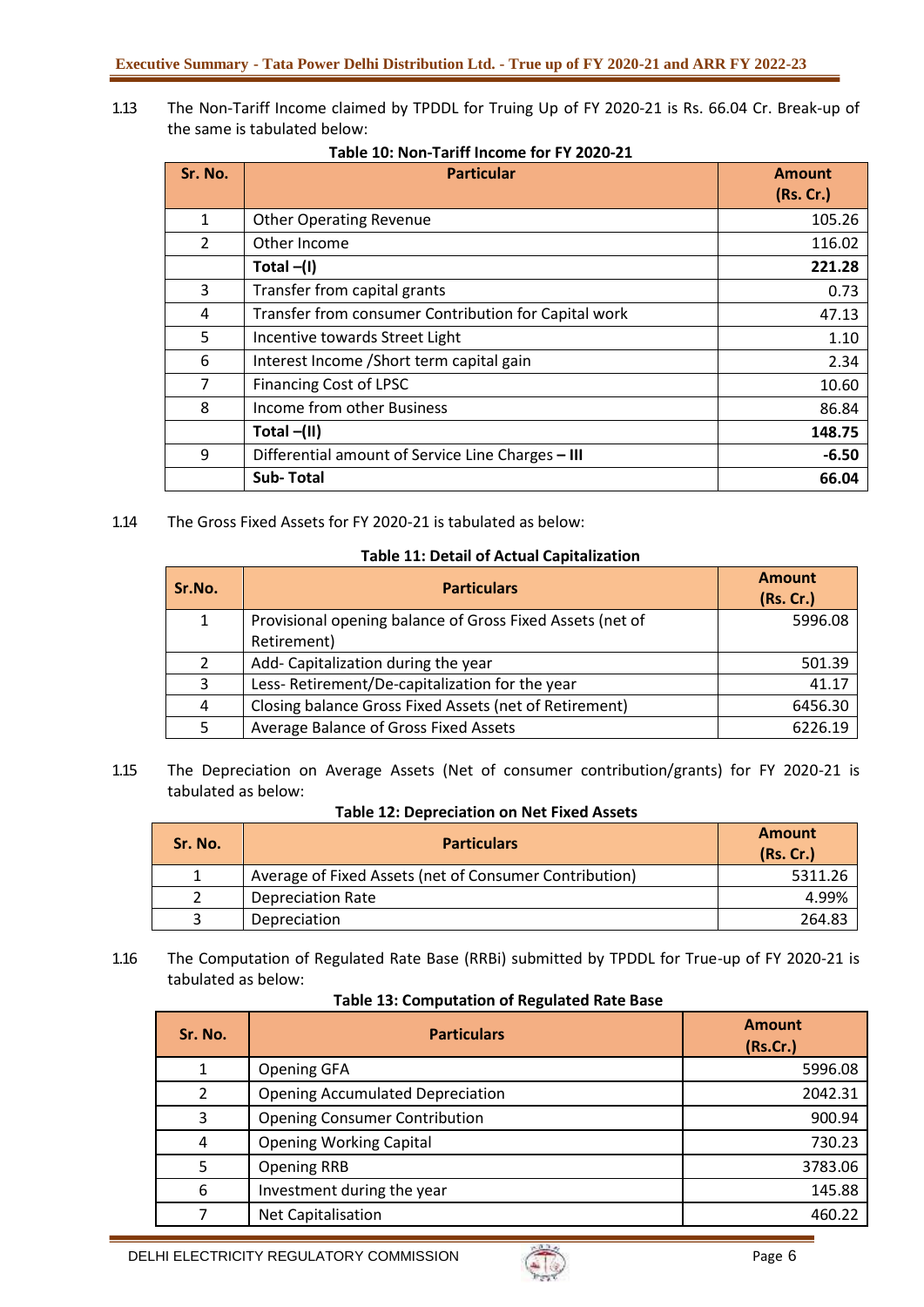| Sr. No.         | <b>Particulars</b>            | <b>Amount</b><br>(Rs.Cr.) |
|-----------------|-------------------------------|---------------------------|
| 8               | Depreciation                  | 237.96                    |
| 9               | <b>Consumer Contribution</b>  | 27.98                     |
| 10              | Change in Working Capital     | 48.74                     |
| 11              | Regulated Rate Base - Closing | 4026.08                   |
| $12 \ \mathrm{$ | RRB(i)                        | 3928.94                   |

1.17 The Computation of Working Capital for FY 2020-21 submitted by TPDDL is tabulated as below:

| Sr. No. | <b>Particulars</b>                                 | <b>Amount</b><br>(Rs.Cr.) |
|---------|----------------------------------------------------|---------------------------|
|         | <b>Annual Revenue</b>                              | 7331.43                   |
|         | Receivables equivalent to 2 months average billing | 1221.90                   |
| ર       | Power Purchase expenses                            | 5315.27                   |
| 4       | 1/12th of power purchase expenses                  | 442.94                    |
|         | <b>Total Working Capital</b>                       | 778.97                    |

# **Table14: Computation of Working Capital for FY 2020-21**

1.18 TPDDL has submitted the computation of Weighted Average Cost of Capital (WACC) and Return on Capital Employed (RoCE) for FY 2020-21 as below:

| Sr. No.        | <b>Particulars</b>                           | <b>Amount</b><br>(Rs.Cr.) |
|----------------|----------------------------------------------|---------------------------|
| 1              | RRB (i)                                      | 3928.94                   |
| $\overline{2}$ | Average Equity deployed in the business      | 1539.08                   |
| 3              | Average Debt-Capex Loan                      | 1610.89                   |
| 4              | Average Debt - Working Capital               | 778.97                    |
| 5              | Rate of Return on Equity (re) - %            | 16.00%                    |
| 6              | Normal Income Tax Rate - %                   | 16.43%                    |
| 7              | Grossed up Return on Equity - %              | 19.15%                    |
| 8              | Rate of Interest on Debt (rd) - %            | 7.62%                     |
| 9              | WACC - %                                     | 12.13%                    |
| 10             | RoCE                                         | 476.73                    |
| 11             | Additional tax liability due to Deferred tax | 7.73                      |

## **Table 15: WACC and RoCE for FY 2020-21**

## 1.19 The Aggregate Revenue Requirement (ARR) for FY 2020-21 as submitted by TPDDL is as below:

## **Table 16: Summary of Aggregate Revenue Requirement (ARR) for FY 2020-21**

| Sr. No.        | <b>Particulars</b>           | <b>Amount</b><br>(Rs. Cr.) |
|----------------|------------------------------|----------------------------|
| 1              | Power Purchase cost          | 5315.27                    |
| 2              | Normative O&M Expenses       | 782.32                     |
| 3              | Other O&M Expenses           | 238.85                     |
| $\overline{4}$ | Depreciation                 | 264.83                     |
| 5              | Loss on Retirement of Assets | 2.21                       |
| 6              | RoCE (Income Tax)            | 484.46                     |
| 7              | <b>Carrying Cost</b>         | 330.75                     |
| 8              | Less: Non-Tariff Income      | (66.04)                    |

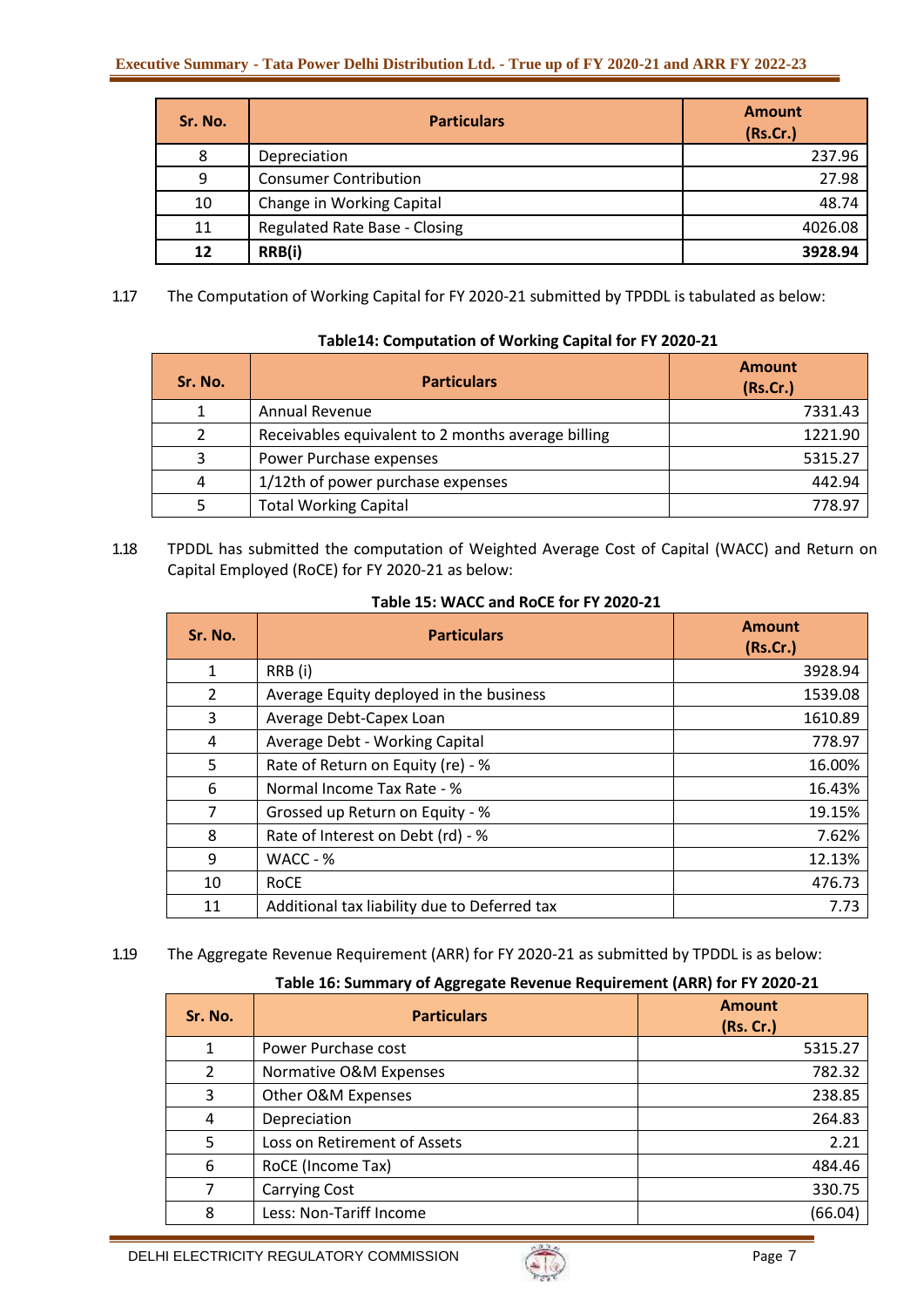| Sr. No. | <b>Particulars</b>                         | <b>Amount</b><br>(Rs.Cr.) |
|---------|--------------------------------------------|---------------------------|
| q       | Less-Interest on Consumer Security Deposit | 5.89                      |
| 10      | Less-Income from Non-Energy Business       | (11.56)                   |
| 11      | Less- Income from Open Access              | (15.57)                   |
| 12      | <b>Aggregate Revenue Requirement (ARR)</b> | 7331.43                   |

1.20 The Revenue Surplus/ (Gap) for the FY 2020-21 is tabulated as below:

## **Table17: Revenue surplus/ (Gap) for FY 2020-21**

| Sr. No. | <b>Particulars</b>                                   | <b>Amount</b><br>(Rs.Cr.) |
|---------|------------------------------------------------------|---------------------------|
|         | Revenue Available towards ARR net of Incentives      | 6291.84                   |
|         | Aggregate Revenue Requirement (net of carrying cost) | 7000.67                   |
|         | Revenue Surplus/(Gap)                                | (708.84)                  |

1.21 TPDDL has submitted the computation of Carrying Cost and Closing Revenue Gap for FY 2020-21 as tabulated below:

| Sr. No. | <b>Particulars</b>                                   | <b>Amount</b><br>(Rs.Cr.) |  |
|---------|------------------------------------------------------|---------------------------|--|
| 1       | Opening Provisional trued up Revenue Gap             | (1762.82)                 |  |
| 2       | Impact of Various Judgements                         | (1213.57)                 |  |
| 3       | Revised Opening Revenue Gap                          | (2976.39)                 |  |
| 4       | Add: Revenue Gap sought for the year                 | (708.84)                  |  |
| 5       | Add: Rithala Impact                                  | (24.34)                   |  |
| 6       | Carrying Cost Rate                                   | 9.89%                     |  |
| 7       | Add: Carrying Cost                                   | (330.75)                  |  |
| 8       | Less- Realization from 8% Deficit recovery surcharge | 476.58                    |  |
| 9       | <b>Closing Revenue Gap</b>                           | (3563.74)                 |  |

## **Table 18: Computation of closing Revenue Gap for FY 2020-21**

## **C. ARR FOR FY2022-23**

1.22 TPDDL has submitted its Projected Sales and Estimated Billed Revenue for FY 2022-23 as below:

## **Table 19: Estimated Sales and Billed Revenue for FY 2022-23**

| Category                | <b>Sales</b><br>(MU) | <b>Fixed</b><br><b>Charges</b><br>(Rs.Cr.) | <b>Energy</b><br><b>Charges</b><br>(Rs.Cr.) | <b>TOD</b><br><b>Tariff</b><br>(Rs. Cr.) | <b>Total</b><br><b>Revenue</b><br>(Rs. Cr.) |
|-------------------------|----------------------|--------------------------------------------|---------------------------------------------|------------------------------------------|---------------------------------------------|
| Domestic                | 4738.62              | 211.40                                     | 1925.46                                     | 0.00                                     | 2136.85                                     |
| Non-Domestic            | 1208.58              | 380.36                                     | 1024.59                                     | 5.43                                     | 1410.38                                     |
| Industrial              | 2101.29              | 407.97                                     | 1672.42                                     | 11.15                                    | 2091.54                                     |
| Agriculture             | 16.94                | 4.69                                       | 2.54                                        | 0.00                                     | 7.23                                        |
| Mushroom<br>Cultivation | 0.33                 | 0.07                                       | 0.11                                        | 0.00                                     | 0.18                                        |
| <b>Public Utilities</b> | 557.22               | 64.40                                      | 373.42                                      | 0.12                                     | 437.94                                      |
| Adv. & Hoardings        | 0.50                 | 0.16                                       | 0.42                                        | 0.00                                     | 0.58                                        |
| E Vehicle               | 19.46                | 0.00                                       | 8.76                                        | 0.04                                     | 8.79                                        |
| <b>Others</b>           | 87.24                | 4.65                                       | 58.31                                       | 0.00                                     | 62.97                                       |
| <b>Own Consumption</b>  | 21.83                |                                            |                                             |                                          |                                             |

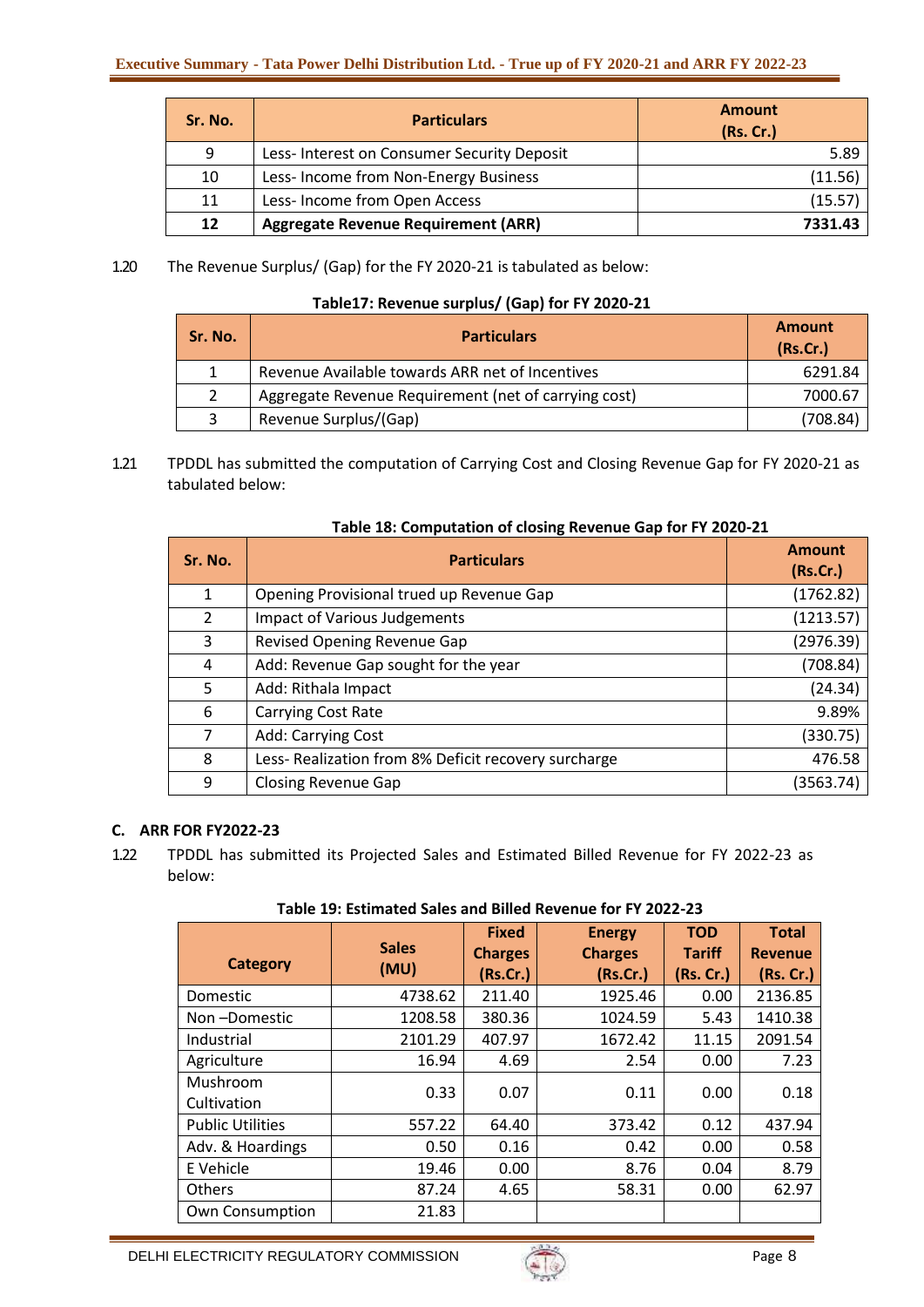| Category           | <b>Sales</b><br>(MU) | <b>Fixed</b><br><b>Charges</b><br>(Rs.Cr.) | <b>Energy</b><br><b>Charges</b><br>(Rs.Cr.) | <b>TOD</b><br><b>Tariff</b><br>(Rs. Cr.) | <b>Total</b><br><b>Revenue</b><br>(Rs. Cr.) |
|--------------------|----------------------|--------------------------------------------|---------------------------------------------|------------------------------------------|---------------------------------------------|
| <b>Total</b>       | 8752.01              | 1074                                       | 5066                                        | 17                                       | 6156                                        |
| 8% Deficit Revenue |                      |                                            |                                             |                                          | 493                                         |
| Surcharge          |                      |                                            |                                             |                                          |                                             |

1.21 TPDDL has submitted its Estimated Energy Requirements for FY 2022-23 asbelow:

| Sr. No | <b>Particulars</b>                | <b>UoM</b> | <b>Value</b> |
|--------|-----------------------------------|------------|--------------|
|        | <b>Expected Sales</b>             | MU         | 8752         |
|        | <b>Distribution Loss</b>          | %          | 7.70%        |
|        | Energy Input (at TPDDL periphery) | MU         | 9482         |
| 4      | <b>Distribution Loss</b>          | MU         | 730          |

## 1.22 TPDDL has considered the Collection efficiency at 99.50% level for FY2022-23 is as under:

| Sr. No | <b>Particulars</b>                                        | <b>Value</b> |
|--------|-----------------------------------------------------------|--------------|
|        | Estimated Billing at Current Tariffs-without DRS, E Tax & | 6156.48      |
|        | <b>Pension Trust</b>                                      |              |
|        | <b>Collection Efficiency</b>                              | 99.50%       |
|        | <b>Estimated Collection</b>                               | 6125.69      |

1.23 TPDDL has submitted the estimated Energy Balance and Power Purchase Cost for FY 2022-23 is asunder:

| Table 21: Energy Balance Summary and Power Purchase Cost for FY 2022-23 |
|-------------------------------------------------------------------------|
|-------------------------------------------------------------------------|

| Sr.            |                                  | <b>Energy</b> | <b>Amount</b> | Rate      |
|----------------|----------------------------------|---------------|---------------|-----------|
| No.            | <b>Particulars</b>               | <b>MU</b>     | (Rs. Cr.)     | (Rs./kWh) |
| 1              | Power from CSGS                  | 7179.34       | 3383.21       | 4.71      |
| $\overline{2}$ | Power from SGS                   | 1307.74       | 870.84        | 6.66      |
| 3              | <b>Short Term Power Purchase</b> | 998.76        | 319.71        | 3.20      |
|                | RPO obligation to be met         | 1353.76       | 504.09        | 3.72      |
| 4              | through purchase from            |               |               |           |
|                | Renewable Sources                |               |               |           |
|                | RPO obligation to be met         |               | 51.40         |           |
| 5              | through purchase of REC          |               |               |           |
| 6              | <b>FGD</b>                       |               | 48.05         |           |
| 7              | Arrears/Compensation             |               | 551.96        |           |
| 8              | <b>TOTAL Purchase</b>            | 10839.60      | 5729.25       | 5.29      |
|                | Transmission losses (Intra       | (376.31)      |               |           |
| 9              | state & Interstate)              |               |               |           |
| 10             | <b>Transmission charges</b>      |               | 1047.65       |           |
|                | <b>Total Purchase with</b>       | 10463.29      | 6776.90       | 6.48      |
| 11             | <b>Transmission Charges</b>      |               |               |           |
|                | Less: Short Term surplus         | (981.16)      | (294.35)      | 3.00      |
| 12             | power sale                       |               |               |           |
| 13             | Less: Normative Rebate           |               | (83.69)       |           |
| 14             | <b>Net Power Purchase Cost</b>   | 9482.13       | 6398.87       | 6.75      |

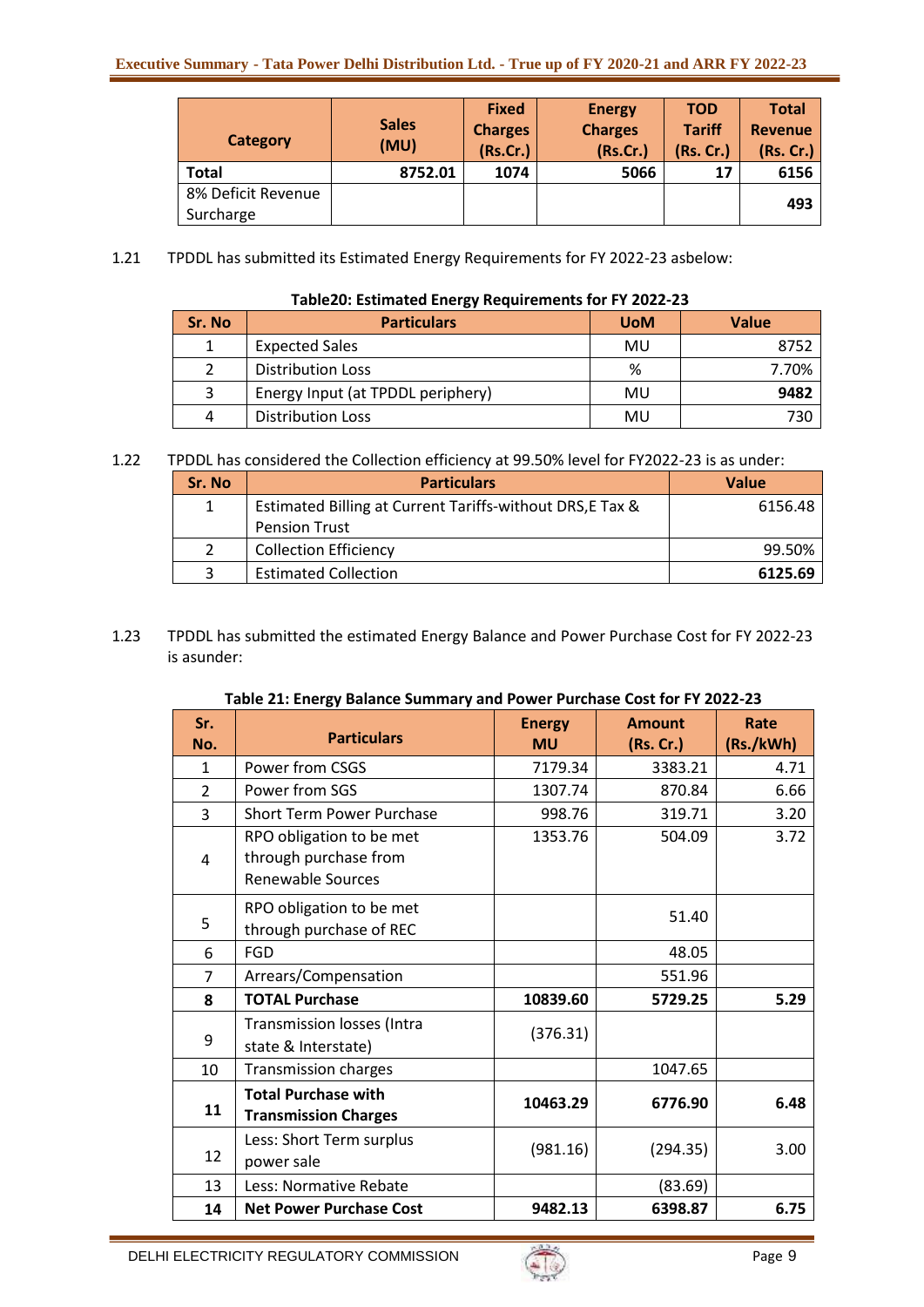1.24 TPDDL has submitted the O&M expenses along with additional Expenses on account of change in statutory levies & Taxes as shown below:

| <b>Particulars</b>                                       | <b>Average</b><br><b>Capacity as on</b><br>31/03/2023 | <b>O&amp;M Expenses Per</b><br><b>Unit</b> |        | <b>0&amp;M</b><br><b>Expenses</b><br>(Rs. Cr.) |
|----------------------------------------------------------|-------------------------------------------------------|--------------------------------------------|--------|------------------------------------------------|
| 66 kV Line (kms)                                         | 1201.00                                               | Rs.<br>Lakh/Ckt.<br>Km                     | 3.32   | 39.87                                          |
| 33 kV Line (kms)                                         |                                                       | Rs. Lakh/<br>Ckt. Km                       |        |                                                |
| 11 kV Line (kms)                                         | 7414.61                                               | Rs. Lakh/<br>Ckt. Km                       | 1.008  | 74.74                                          |
| LT Lines system (kms.)                                   | 7780.20                                               | Rs. Lakh/<br>Ckt. Km                       | 7.912  | 615.57                                         |
| 66/11 kV Grid sub-station<br>(MVA)                       | 5247.25                                               | Rs.<br>Lakh/MVA                            | 1.029  | 53.99                                          |
| 33/11 kV Grid sub-station<br>(MVA)                       |                                                       | Rs.<br>Lakh/MVA                            |        |                                                |
| 11/0.4 kV DT (MVA)                                       | 6389.41                                               | Rs.<br>Lakh/MVA                            | 1.605  | 102.55                                         |
| <b>Total (excluding impact of Statutory Pay Revision</b> |                                                       |                                            |        | 886.73                                         |
| Add-Legal Expenses                                       |                                                       |                                            |        | 3.00                                           |
| Add: Other Legal Expenses                                |                                                       |                                            | 7.00   |                                                |
| Add: Professional<br>Expenses                            |                                                       |                                            |        | 4.00                                           |
| Add-7 <sup>th</sup> Pay Commission<br>Impact             |                                                       |                                            |        | 50.00                                          |
| <b>Total O&amp;M Expenses</b>                            |                                                       |                                            | 950.73 |                                                |

#### **Table 22: Projected O&M Expenses for FY 2022-23**

#### 1.25 TPDDL has submitted projected approved capitalization for FY 2022-23 as below:

## **Table 23: Projected Approved Capitalization for FY 2022-23**

| <b>Particulars</b>                  | Amount (Rs. Cr.) |
|-------------------------------------|------------------|
| Capitalization without deposit work | 280              |
| <b>Smart Meter</b>                  |                  |
| Deposit Work                        | 50               |
| Total                               | 380              |

#### 1.26 TPDDL has submitted the depreciation for FY 2022-23 as follows:

#### **Table 24: Depreciation for FY 2022-23 (Rs. Crore)**

| Sr. No. | <b>Particulars</b>                  | <b>Amount</b> |
|---------|-------------------------------------|---------------|
| Α       | <b>Opening GFA</b>                  | 6756.56       |
| B       | Net additions during the year       | 380.00        |
|         | <b>Closing GFA</b>                  | 7136.56       |
|         | Average GFA                         | 6946.56       |
|         | Less: Average Consumer Contribution | 993.92        |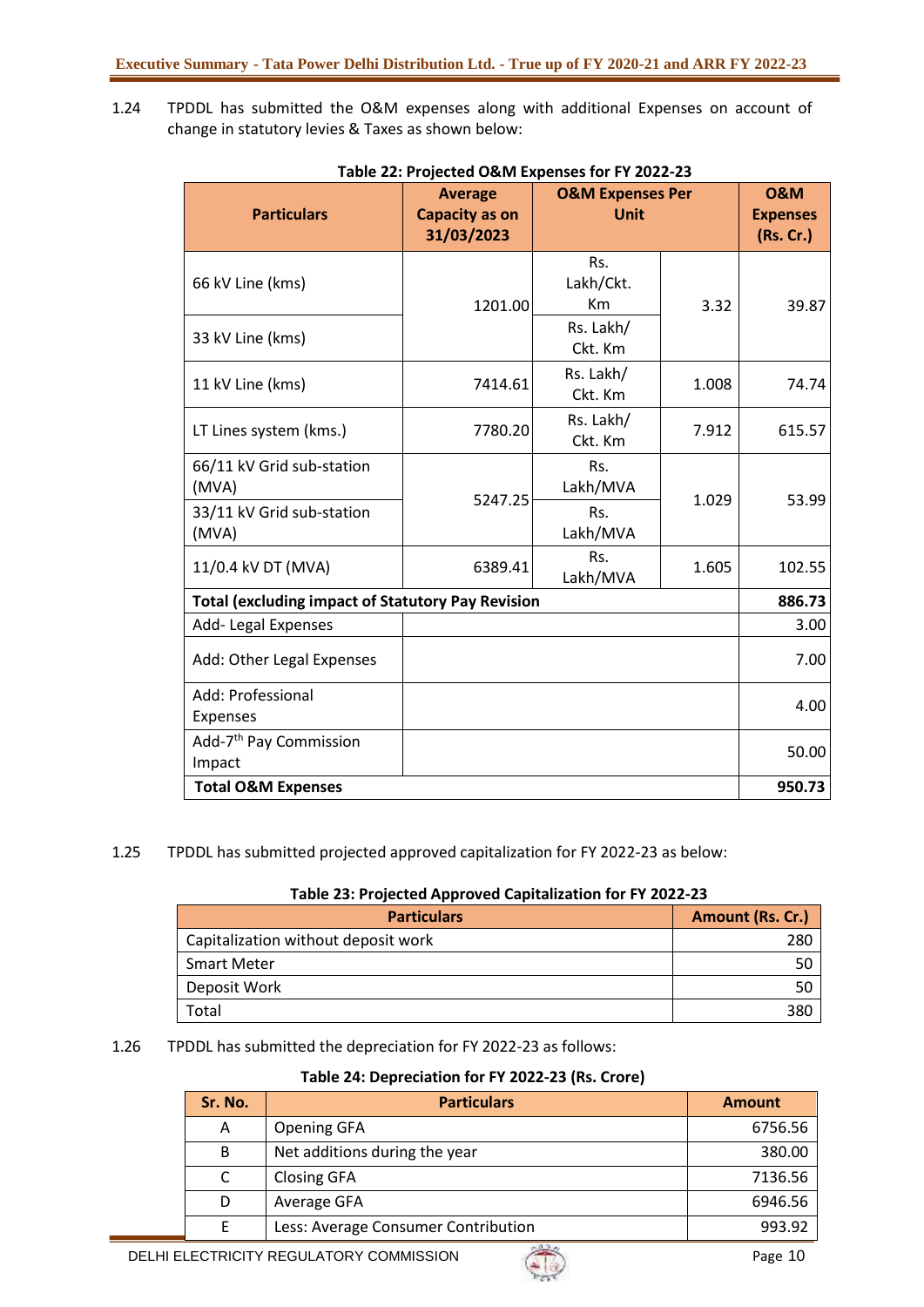| Sr. No. | <b>Particulars</b>                      | <b>Amount</b> |
|---------|-----------------------------------------|---------------|
| F       | Average GFA net of CC                   | 5952.63       |
| G       | Average rate of depreciation            | 4.99%         |
| н       | Depreciation for the year               | 296.81        |
|         | Opening accumulated Depreciation        | 2320.77       |
|         | <b>Closing accumulated Depreciation</b> | 2618.01       |
| К       | <b>Average Depreciation</b>             | 2469.60       |

1.27 TPDDL has submitted the computation of Change in Working Capital for FY 2022-23 as below:

| Sr. No. | <b>Particulars</b>                     | <b>Amount</b><br>(Rs Cr.) |
|---------|----------------------------------------|---------------------------|
| 1       | Annual revenues requirement            | 8785.36                   |
| 2       | Receivables equivalent to 2 months ARR | 1464.23                   |
| 3       | Power Purchase expenses                | 6398.87                   |
| 4       | Add: 1/12th of power purchase expenses | 533.24                    |
| 5       | Total working capital                  | 930.78                    |
| 6       | Opening working capital                | 865.82                    |
| 7       | Change in working capital              | 65.17                     |

# **Table 25: Computation of Change in Working Capital**

1.28 Based on the above, the Regulated Rate Base (RRB) for FY 2022-23 has been computed as follows:

## **Table 26: Regulated Rate Base for FY 2022-23 (Rs. Crore)**

| Sr.No. | <b>Particulars</b>                                      | <b>Amount</b> |
|--------|---------------------------------------------------------|---------------|
| A      | Opening balance of OCFA                                 | 6756.56       |
| B      | Opening Balance of Accumulated Depreciation             | 2320.88       |
| C      | Opening balance of Accumulated Consumer<br>Contribution | 968.22        |
| D      | Opening balance of Working Capital                      | 865.82        |
| E      | <b>RRB-Opening</b>                                      | 4332.57       |
| F      | Capitalization during the year                          | 380.00        |
| G      | Depreciation for the year (Including AAD)               | 296.81        |
| н      | <b>Consumer Contribution, Grants</b>                    | 50.00         |
|        | Change in Working Capital                               | 65.17         |
|        | $\Delta$ B (Change in Regulated Base)                   | 81.76         |
| K      | <b>Regulated Rate Base-Closing</b>                      | 4430.93       |
|        | RRB(i)                                                  | 4414.34       |

- 1.29 TPDDL has considered the Rate of interest on Debt as 8.04%, return on equity has been considered as 16% for FY 2022-23.
- 1.30 TPDDL has submitted the computation of Return on Capital Employed (RoCE) for FY 2022-23 as below:

**Table 27: Computation of Return on Capital Employed (RoCE) for FY 2022-23**

| Sr. No. | <b>Particulars</b>                       | Amount (Rs. Cr.) |
|---------|------------------------------------------|------------------|
|         | RRB (i)                                  | 4414.34          |
|         | WACC $(%)$                               | 12.37%           |
|         | <b>Return on Capital Employed (RoCE)</b> | 546.13           |

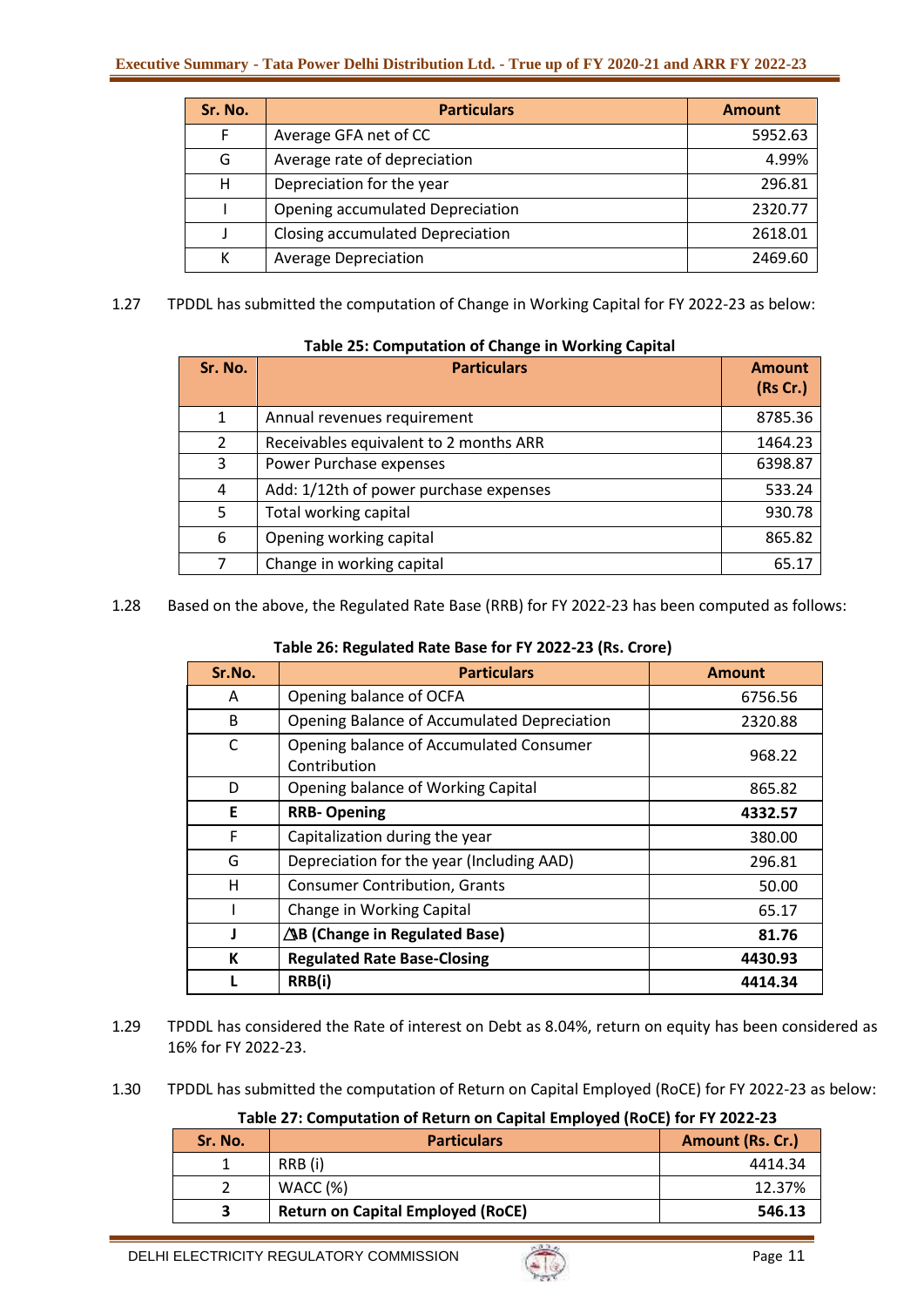1.31 The Non-Tariff Income estimated by TPDDL for FY 2022-23 is tabulated below:

**Table 28: Non-Tariff Income**

| Sr.No. | <b>Particulars</b> | <b>Amount</b><br>(Rs.Cr.) |  |
|--------|--------------------|---------------------------|--|
|        | Non-Tariff Income  |                           |  |

1.32 The summary of ARR requirement for FY 2022-23 as submitted by TPDDL is as below:

| Sr. No.        | <b>Particulars</b>                                                | <b>Amount</b><br>(Rs.Cr.) |
|----------------|-------------------------------------------------------------------|---------------------------|
| $\mathbf{1}$   | Cost of Power Purchase                                            | 6398.87                   |
| $\overline{2}$ | <b>O&amp;M Expenses</b>                                           | 950.73                    |
| 3              | Depreciation                                                      | 296.81                    |
| 4              | Return on Capital Employed                                        | 546.13                    |
| 5              | <b>Carrying Cost</b>                                              | 679.89                    |
| 6              | Less: Non-Tariff Income/ Interest on consumer security<br>Deposit | 87.27                     |
| 7              | <b>Annual Revenue Requirement (ARR)</b>                           | 8785.15                   |

# **Table 29: Summary of Aggregate Revenue Requirement**

1.33 The computation of Revenue (Gap) for FY 2022-23 without carrying cost is as below:

| Sr.<br>No. | <b>Particulars</b>                                                  | <b>Amount</b><br>(Rs.Cr.) |
|------------|---------------------------------------------------------------------|---------------------------|
|            | Aggregate Revenue Requirement for the year without<br>carrying cost | 8105.27                   |
|            | Revenue available for the year without DRS                          | 6125.69                   |
|            | Revenue (Gap)/surplus for the year                                  | (1979.57)                 |

1.34 The computation of Closing Revenue Gap for FY 2022-23 as submitted by TPPDL is tabulated below:

| Sr.<br>No. | <b>Particulars</b>                                                   | <b>Amount</b><br>(Rs. Cr.) |
|------------|----------------------------------------------------------------------|----------------------------|
| 1          | Opening Revenue Gap as per true-up Petition for FY 2020-21           | (3563.74)                  |
| 2          | Add- Projected Revenue Gap for FY 2021-22                            | (2384.09)                  |
| 3          | <b>Opening Revenue Gap</b>                                           | (5947.83)                  |
| 4          | Revenue (Gap)/Surplus for the year                                   | (1979.57)                  |
| 5          | Closing Revenue (Gap)                                                | (7927.40)                  |
| 6          | Carrying cost Rate                                                   | 9.80%                      |
| 7          | <b>Carrying Cost</b>                                                 | (679.89)                   |
| 8          | Recovery of carrying cost from 8% Deficit Revenue Recovery surcharge | 492.52                     |
| 9          | Closing Revenue Gap (including carrying cost)                        | (8114.77)                  |

| Table 31: Computations of Closing Revenue Gap |  |  |
|-----------------------------------------------|--|--|
|-----------------------------------------------|--|--|